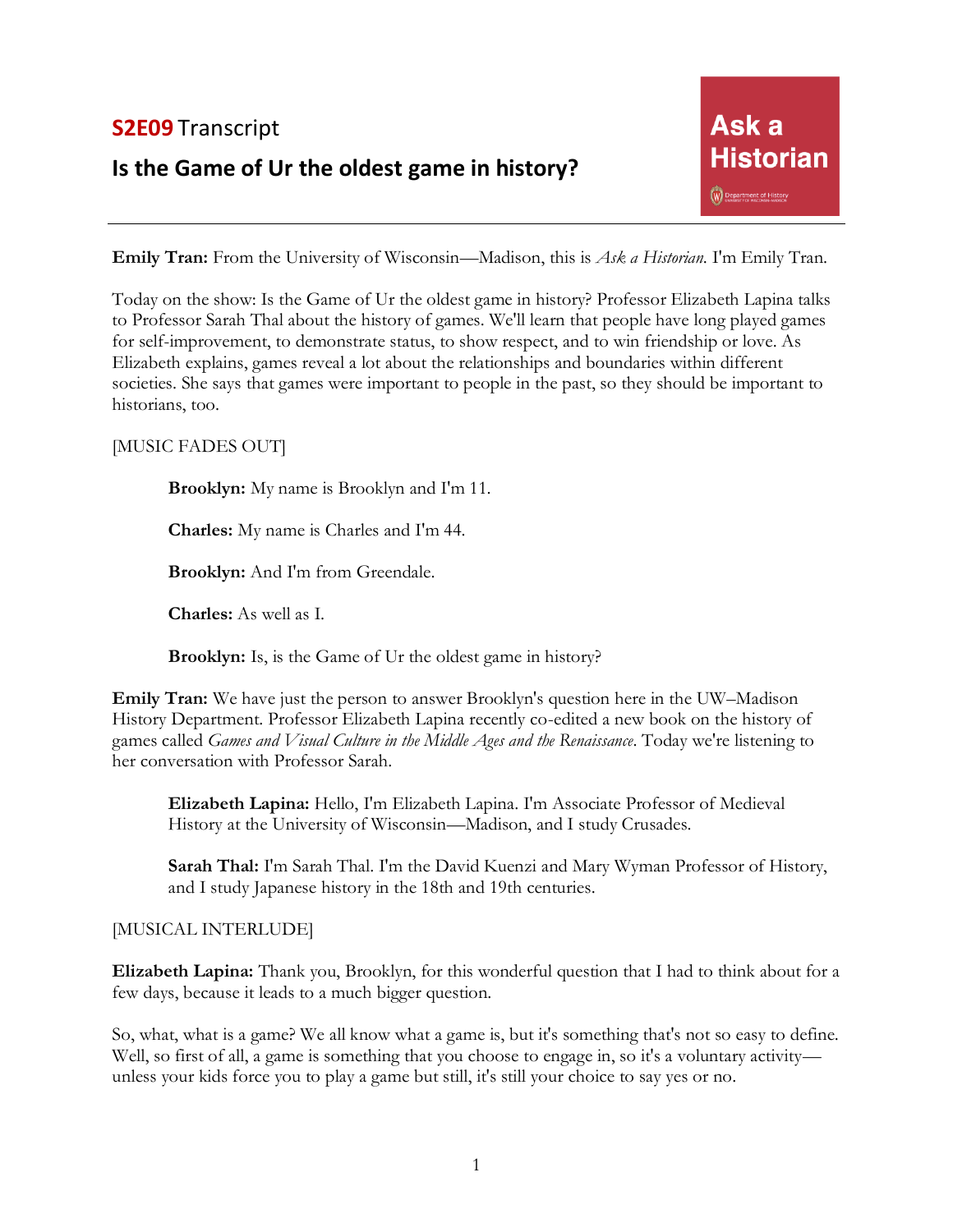A game is something with binding rules. A game also implies the special feeling of, of not being, not continuing your ordinary day-to-day life. Your ordinary life is suspended for the duration of the game.

So, both animals and humans can, can play, can play games. So, when you throw a stick to dog, you are engaging in a game, sort of a game with your dog. So, what distinguishes a human game from a game that both humans and animals can play? And this is a actually quite difficult philosophical question.

So, the usual answer is that human games imply a degree of abstract thought. So, chimpanzees cannot play chess, as far as we know. Also, human games imply clearly identifiable rules, rules that are spelled out more clearly than games you play with your pet. Also, they imply a more conscious understanding of these rules.

So, when was the first game, and what was the first game played by, by humans? Well here, the answer is easy. We have no idea. We can guess that this was kind of an athletic competition, maybe. So, a prototype of Olympic games, but we have no traces left of the first, first game.

What Brooklyn means, I think, in her question, is she means, "What was the oldest board game in history?" And here we get in trouble again, because 'board game' is a very recent term. 'Board game' appeared only, as a word, appears only in the 19th century. So maybe we should use 'tabletop game.' But here once again, we get in trouble because throughout history, people did not usually play on tables; they played in a wide variety of settings that did not involve tables.

In the 13th century, in the *Book of Games*, games are split into three different categories: games played on foot; games played on horseback; and games played while sitting down. So, this is a category that dates to the Middle Ages, so well beyond the Game of Ur, but still, it's an older category than board games.

So, when was the first game played sitting down? Once again, we have no clue. Game of Ur survives only because it was a luxury item that was buried with a king. Most games have not survived. And sometimes, maybe they have survived but all archaeologists find is tokens, and they have no idea how those tokens were used, in what context they were used.

So, the Game of Ur is one of the oldest tabletop games. I will use this term, even though it's, it's not exactly correct. One of the oldest games in history. But *senet* in Egypt is a bit older than the Game of Ur, and it also survived because it was a luxury item buried with a pharaoh.

**Sarah Thal:** This is really interesting because in both of these cases, you know about these games because they were buried with very powerful people. What other evidence do historians have that they can use to learn about games?

**Elizabeth Lapina:** Well, first of all, what I think historians need to do and what historians have started doing is working with other scholars, because we don't have a lot of evidence, but we have different types of evidence.

We have references to games in literature. In the sagas, for example, we have visual depictions of games. We have miniatures or paintings of people playing games. We have— so, hardcore historical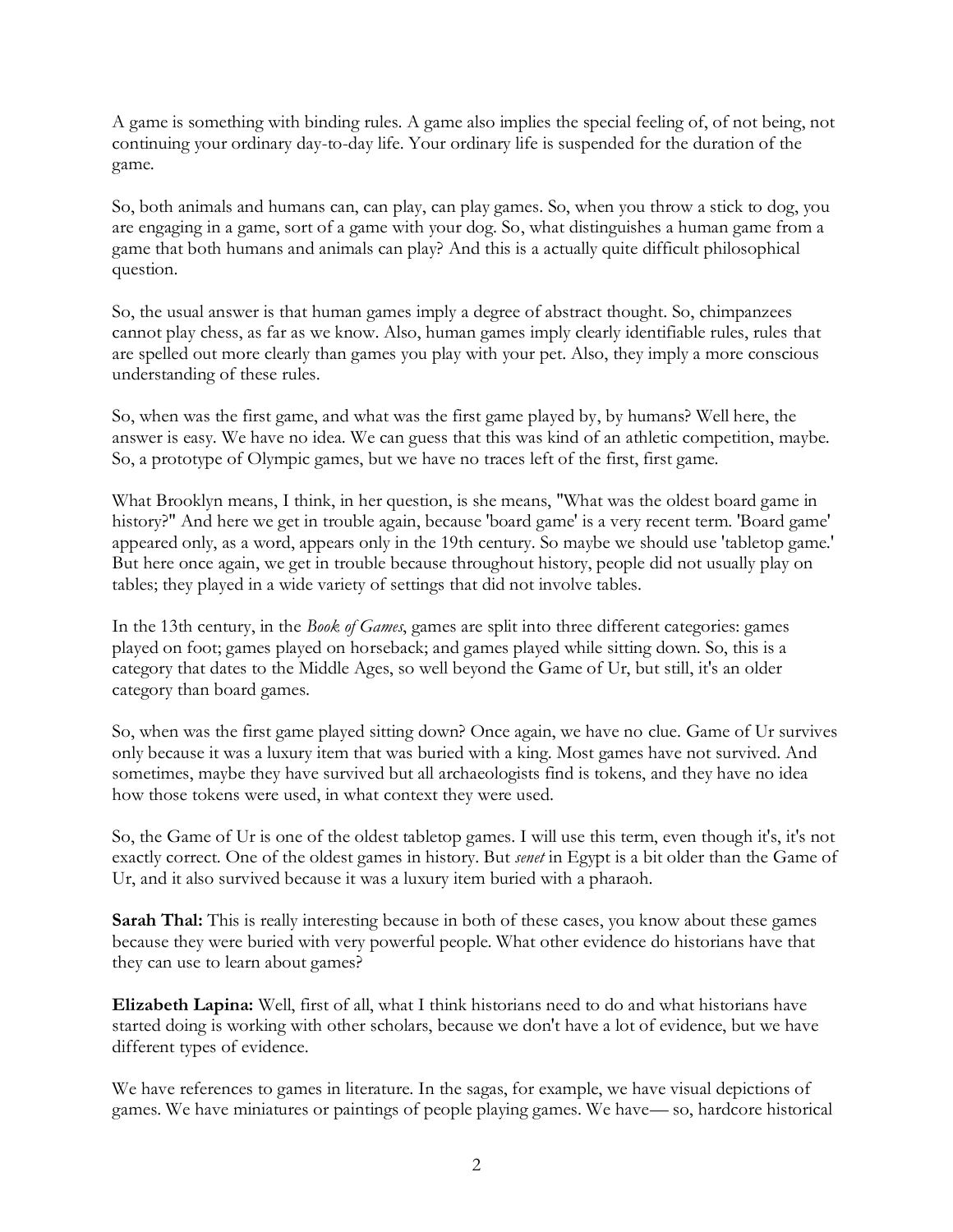sources. So, for example, laws banning games in this particular context or that particular context. And we also have archaeological evidence. So, in the in the volume I co-edited, scholars from all sorts of different disciplines came together to discuss games.

So, archaeological evidence can be, can be something as exciting as the Lewis chessmen, so one of the most amazing works of art from the Middle Ages. Much of the time it's much less exciting. So, I guess the most common type of archeological evidence we find of games from the Middle Ages is boards of a game called nine men's morris that nobody plays now, I don't think. And those games were scratched on stone, sort of [indistinct] graffiti of boards etched in stone, in all sorts of different contexts. For example, in monasteries, you go into cloisters—so, monastic courtyards—and there you find a board game as the board of nine men's morris. We assume that monks played this game during their free time.

And you find it all over the place. One of the strangest places that archaeologists have found nine men's morris is the church of Hagia Sophia in Constantinople. So, one of the most important churches of medieval Christendom and there, one assumes that people were bored during service and they played nines men's morris. And we still have the graffiti of the of the board on a balustrade in Hagia Sophia.

**Sarah Thal:** That's fascinating. I'm curious: you mentioned your recent book. You've recently published a co-edited volume called *Games and Visual Culture in the Middle Ages and the Renaissance* and I'm wondering, why publish a book about this? Did games play a particularly important role in the European Middle Ages and Renaissance, or is there something distinctive about games at that time?

**Elizabeth Lapina:** Oh, well, I think we look down at games a little bit. Today, we think of games as something that children play, or sort of leisure, entertainment, something that's not, not serious. And up to today—and possibly even today—games were very serious business.

So, for example, take Snakes and Ladders. We all know Snakes and Ladders. I think it's a pretty boring children's game that my kids sometimes force me to play. But it was this serious, serious game for some people, for example the Sufis. So, Sufis are Muslim mystics who played Snakes and Ladders. They played Snakes and Ladders very differently from how I played, and the boards were very different from our boards. For them, Snakes and Ladders was a prop for meditation. So, their board was split into squares, and each square had a word, and some squares were connected with each other by either snakes or ladders.

So, they would throw a dice—so, those Muslim mystics—and they would advance to a square. They would read the word, they would meditate on this word, they would discuss this word with, with their teachers or with each other. And sometimes they would go up as you do in Snakes and Ladders, and sometimes you get demoted, you go down.

So, for example, your token moved to 'bad conversation,' and there would be a mouth of a snake on this, on the square. And you would move the token from 'bad conversation' to 'ignorance,' and this would be a catalyst for lengthy conversation about how bad conversation leads to ignorance.

So, Snakes and Ladders could be, could be very serious business in wide, in a wide variety of contexts both in Western Europe and in the, in the Middle East as well.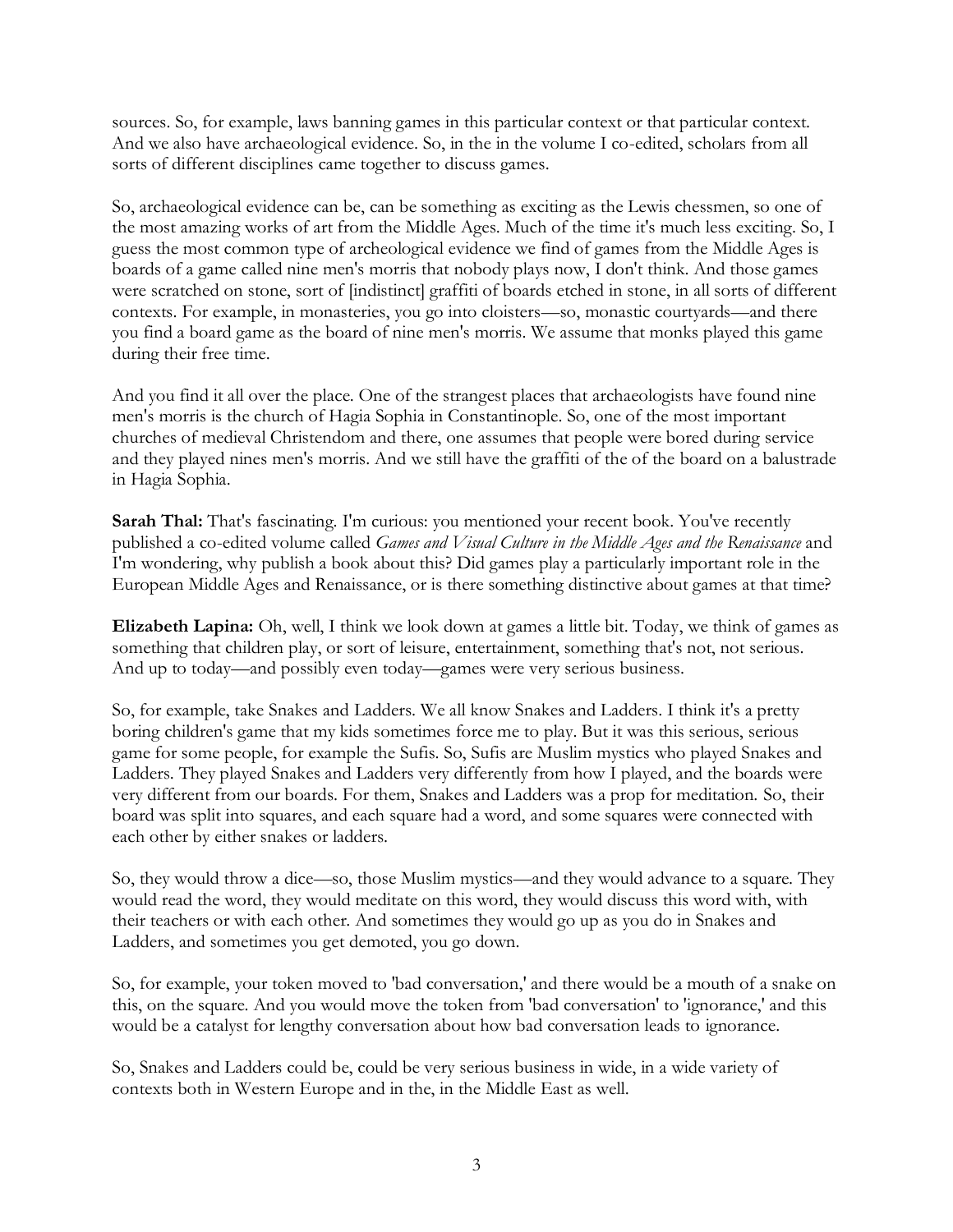**Sarah Thal:** This is fascinating because you're talking about games— you know, in our society, we play games to have fun, we play games to win. And here, you're talking about games as a means of meditation or maybe even preaching. Are there are other things that people played games for that seems strange to us today?

**Elizabeth Lapina:** Oh, yeah. Well, in this case it's preaching, it's meditation, it's self-improvement, yeah, as well; so, you improve yourself by, by playing this game.

Also, well, we play, as you mentioned, we play games to win. And in the Middle Ages in different contexts, you didn't play games to win, especially with chess. You played chess to demonstrate that you belonged to the elite, that you belonged to the aristocracy, to the warrior aristocracy. And both men and women showed their belonging to this special class by playing chess. So, just by playing, you show that you belong.

And in many cases, it was not even important to win. In some cases, you lost. You lost intentionally and your opponent sometimes knew that you lost intentionally. This was a game, game within a game. You lost in order to show your respect for your opponent. You lost to a lady to win her love. You lost to somebody to show to show your friendship, your desire for this person's friendship. So you lost the game in order to win friendship or in order to win love.

So, so yeah. So, games were much more integrated in life than they are, than they are today, when they are really separated from our ordinary life much of the time.

**Sarah Thal:** It's interesting, it brings to mind people playing golf, you know, business associates playing golf with each other and networking through their golf games, right, and throwing the game.

**Elizabeth Lapina:** I wonder if you lose intentionally in golf, sometimes, just to show your— to push your opponent—

**Sarah Thal:** I'm sure. I'm sure some people do, yeah.

**Elizabeth Lapina:** —I don't play golf.

**Sarah Thal:** And you know, and it brings to mind for me, you know, here I study, you know, medieval and early modern Japan. And we talk a lot about the tea ceremony and poetry circles and sort of these cultural, you could call them— actually, poetry circles are essentially language games, poetry games that people play often sitting under the cherry blossoms admiring the trees. And, you know, very much these social interactions. And I, that's sort of what I envision people doing in the Middle Ages in Europe.

Were these games that were— mostly two-person games? Sort of, four-person games? Or were they more open-ended?

**Elizabeth Lapina:** Well, we have games such as chess that are obviously for two people, plus the spectators. So, often it was a spectator sport. You showed your skills and you showed your ability to play the game, to keep calm whether you lost the won et cetera to, to an audience. But of course with dice, many people played. So, dice was a game that everybody played. It was much more common and it could involve, and usually involved, multiple, multiple players.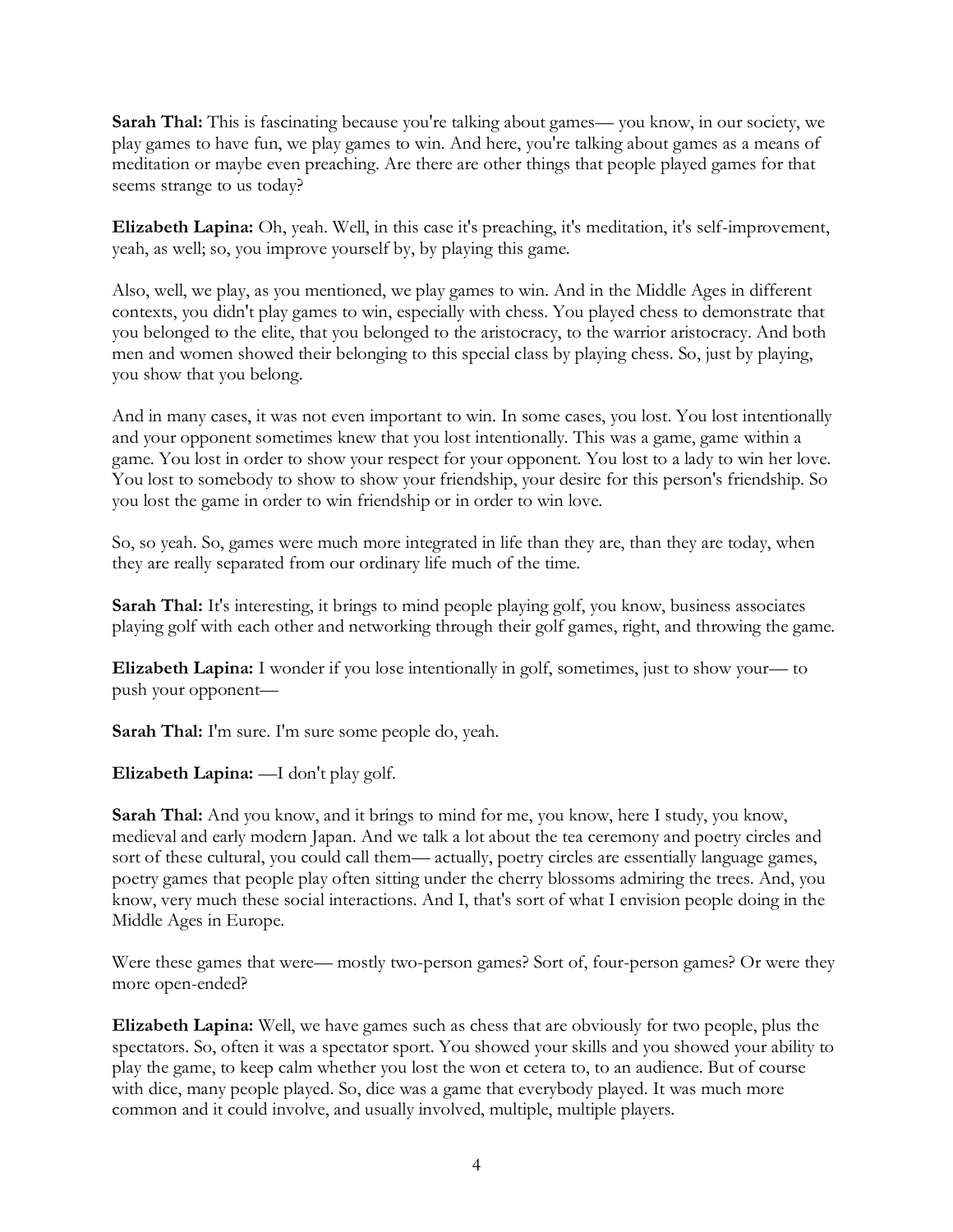**Sarah Thal:** Interesting. So, when I hear dice, you know, from books I've read and things like that, I get the image of dice games being, like, a man's game, that a bunch of men would get together and gamble or play dice, throw dice or something. Was that true and was there, were there games that were associated with different genders, for instance?

**Elizabeth Lapina:** Well, first of all, dice— for example, chess could be a dice game, really. Sometimes, chess was played in such a way that you threw dice in the beginning and your initial position was determined by, by the dice.

#### **Sarah Thal:** Wow.

**Elizabeth Lapina:** Yeah, so, so there was no clear distinction between dice and board games, what we call board games.

But different, different genders were definitely involved in different games through much of the Middle Ages. I'm, I'm a historian of the Crusades, and there was one, one chronicle where a man and a woman were playing dice at, during a siege. So, two crusaders—of course crusaders, some of them were women—So, two crusaders, one male, one female were playing dice during the siege, because sieges tend to be very boring, boring times for an army. And then they were ambushed and taken prisoner. So, there was a sortie from, from the town and they were taken prisoner and killed. Yeah, so we do have women playing dice, and men playing dice, including together, including with each other.

Of course, in this case, it's a bit complicated because, as with any primary source, we don't know to what extent this describes a real situation or it was just a warning: 'Don't play dice. Pay attention to what's going on. Pay attention to the siege. Don't interact with women unless you really have to.'

So, yeah, so both genders played games in different ways. As I mentioned, with chess in the context of courtly culture, you played chess as a man with a woman, but you were expected to lose, especially if you liked the woman, you try to lose.

In other contexts, men and women— So the women and men, they played, but not really as, as equals, because a man would not try his best in this case. But in some cases, they played as, as absolute equals, at least as far as we can tell from, from, from the sources.

For example, there's an old Irish tale from the ninth century—what used to be called the Dark Ages—and it includes a lament of an abandoned wife. So, a wife just doesn't understand why her husband left her. And one of the things she mentions is that she played a game of *fidchell* with him, and she was as good as he was at *fidchell*. She says, 'Well, our marriage-long score was even. I won as many games as he during our marriage. So why did he leave me? I was as intelligent as he was.' And she doesn't, doesn't, doesn't understand that. So, we can imagine those people, those couples in Ireland—well, upper-class couples in Ireland in the ninth century—playing *fidchell* together and really trying to win, both the husband and the wife.

Sarah Thal: This is interesting because it gives you a window into how people thought about the relationship of the genders and marriage, right? If clearly, she thought that, you know, 'Why would he leave? I've proven myself as equal,' and that's a good thing whereas, you know, we certainly know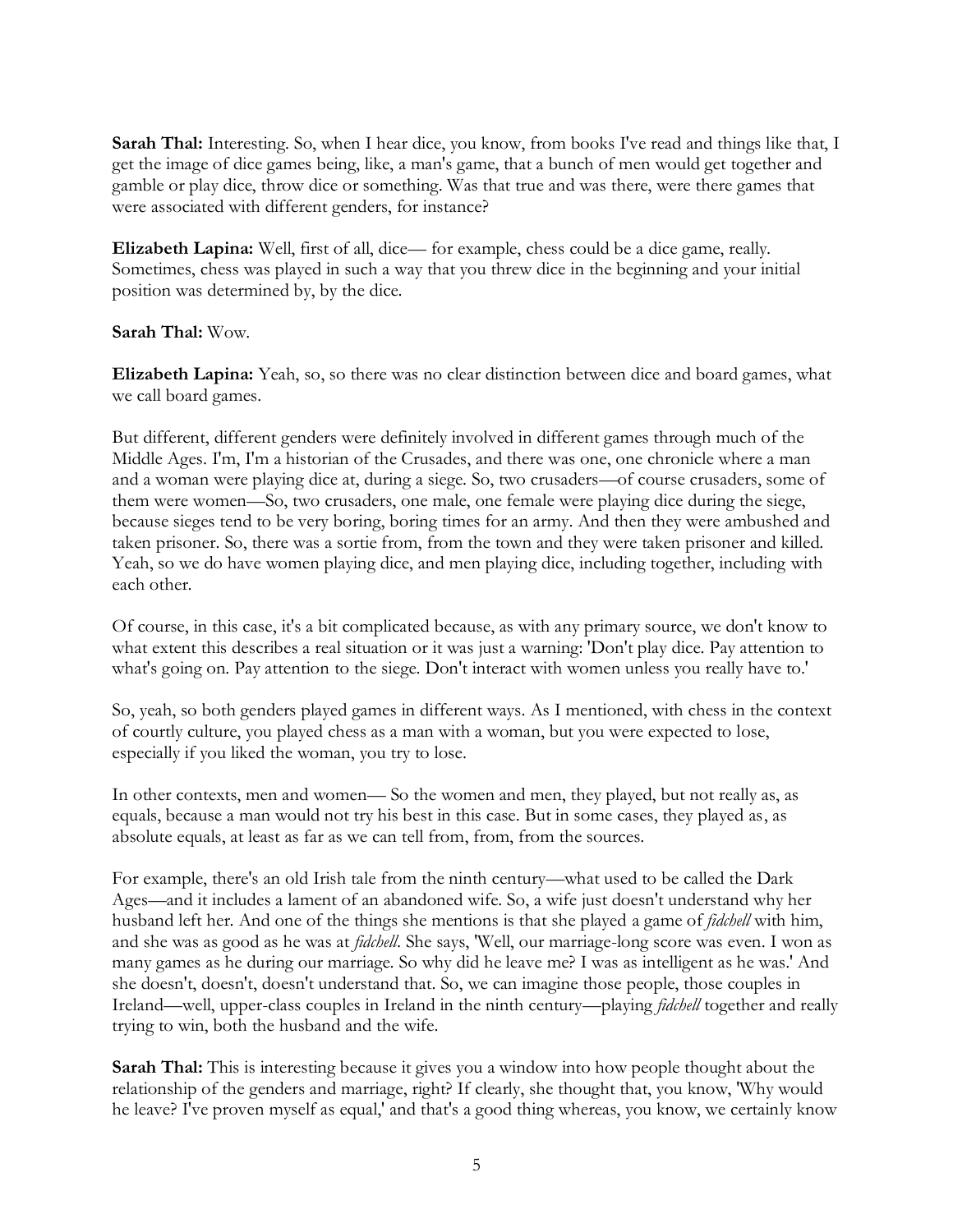of other historical times where the wife would be, 'Why did he leave? I shouldn't have won so many games against him,' or something like that, right?

**Elizabeth Lapina:** Yeah, exactly, yeah.

**Sarah Thal:** So, this sounds— this is fascinating because it gives us an insight into why historians study games. I mean, here, here, now we have this view of gender relations we might not have from another source. But why else do you study games? Because most people, many people, think of history as being about politics and wars and things like that. But it seems that games don't necessarily give you that much insight into that. So, why, why do you study games?

**Elizabeth Lapina:** Well, some historians say that you can diagnose a civilization by looking at the games that the civilization or this culture plays: which games are played, how they're played who is playing, in what context, et cetera.

So, just, just if we think about 20th century American history: Yeah, of course we can study the old diplomatic sources, et cetera. But our understanding of 20th century American history would be incomplete without understanding the game of *Monopoly*. And that same, same for the Middle Ages, especially since, in the Middle Ages—and before and after—many people defined themselves by those games. So, somebody who had a chessboard at home—this is all you had to know about this person, that he had an ivory chessboard at home. And this is all that mattered, because this defined him as somebody powerful, as somebody wealthy, as somebody sophisticated, as somebody belonging to the elite, and something that he celebrated—he or sometimes she, but usually still usually he.

So, so two reasons. First of all, yeah, we, we learn about the societies: about gender, about relations between different groups, about boundaries between different groups, either economic or ethnic or cultural or religious. We can learn about challenges to those boundaries as well, by looking, looking at games. So that's the first reason. And the second reason is games were serious to those people. Games were very important to them, so they should be important to us as well.

**Sarah Thal:** Can you think of an instance in which games are central to the politics of the time? Say, for instance, did, say, a revolutionary group or a rebellious group play a certain game that the authorities then clamped down on or something like that?

**Elizabeth Lapina:** I can think of several examples. Well, not, not, not the kind that you mentioned, but— For example, when a Muslim group called the Assassins wanted to become friends with, wanted to ally themselves with Louis IX, so crusader King Louis IX, what did they do? They sent him a chess set. So, this was a statement: 'Look, we're actually very similar to you. We have the same occupation, we are equally sophisticated, so let's become allies.'

And, and with chess, it's quite interesting because when crusaders came to the Holy Land, they discovered they had much more in common with the Muslim elites than they had their own peasants. They also played chess and chess was something that really defined them. So, this is just one example of chess playing an important part in politics.

Also, in the, when in the 15th century, non-aristocrats, wealthy merchants, wealthy burghers, tried to, tried to break into the upper classes and to show that they were as good as the upper classes,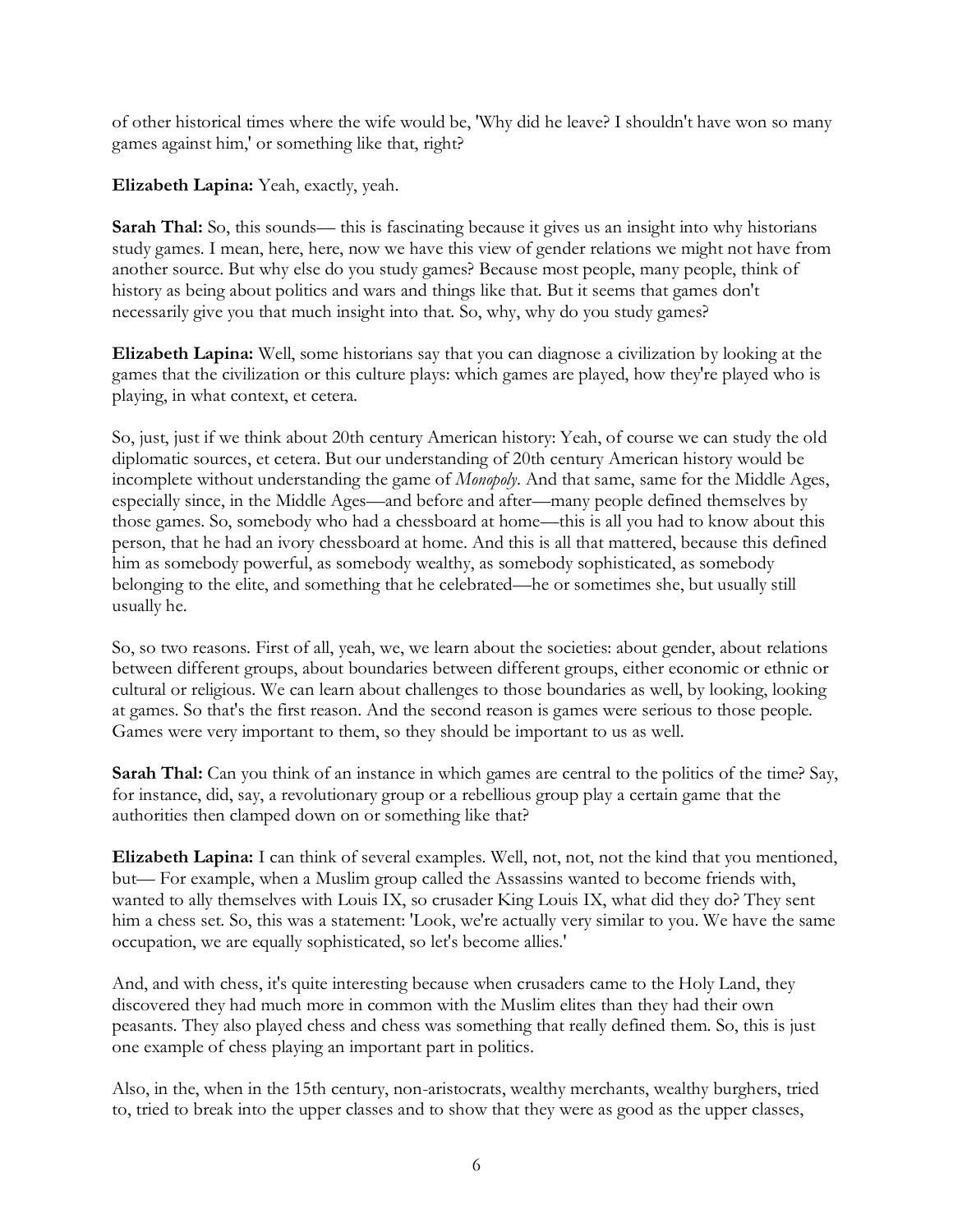what did they begin to do? They began to play chess. They began to learn the rules and learn all this imagery associated with chess.

So, one of the oldest books that were printed in the 15th century was about chess, because all those wealthy merchants wanted to learn more about chess, wanted to learn all the imagery associated with chess. And this book is quite, quite interesting because it depicts different figures as different members of medieval society, and including, including all the pawns for different types of artisans in this, in this, in this case.

**Sarah Thal:** That's fascinating because then it explains one reason why chess is such a long-lasting game—because it's been associated with power and prestige, right? And also, why it turns up in so much literature, all these references to being somebody's pawn or checkmate or—right?

So, do you find— And you mentioned this different chess set with the pieces representing other people in society. Do you have any sense of when our current chess sets, these pieces became— the identity of these pieces became stable? Because they, they certainly suggest to me a kind of medieval European theme. Were they? Were they castles and knights and, and the queen and king and pawns in medieval Europe?

**Elizabeth Lapina:** Yeah, well, just first to go back to your point about chess and power. Chess was also believed to be training for war. This was believed to be training for general strategic thinking, the same kind of thinking you would use in warfare. So, this is why this was a aristocrat's game par excellence.

Yeah, when it came to chess, none of those games were stable. All of those games changed all the time. And they were played in weird, weird ways, like, like I mentioned, using, using dice. And also, chess was a game of gambling. You always—nearly always—played with stakes. So, it was not just, just entertainment. It was gambling.

When the figures, modern figures, emerged, I'm not sure. I know they underwent a lot of transformations, including one of the most important transformations, the appearance of the queen as the most powerful figure. This was one of the biggest changes. So, from the wazir, so from sort of a prime minister, to the king, to the queen, who is much more powerful than the king.

**Sarah Thal:** I've never thought of it that way. That's fascinating. So, if, if chess and other games were caught up in gambling, were these— I mean, now we have all sorts of rules about gambling and, and state-run gambling, you know, lotteries, things like that. What was the role of games in terms of gambling and did the authorities tried to control them?

**Elizabeth Lapina:** Oh yes, they did, yeah, because— Well, in Western Europe it was believed, sometimes rightly, that gambling was accompanied by alcohol and by violence and promiscuity. So, the problem was not gambling itself but the things that gambling led to. And of course, playing with a different gender, that in some people's perspective was problematic as well.

So yes, we do have various attempts to control gambling, especially by specific towns that would either try to ban gambling, but that was a problem because gambling could be taxed. So, they did what, actually, modern political entities do, towns, et cetera, states. They established, I guess,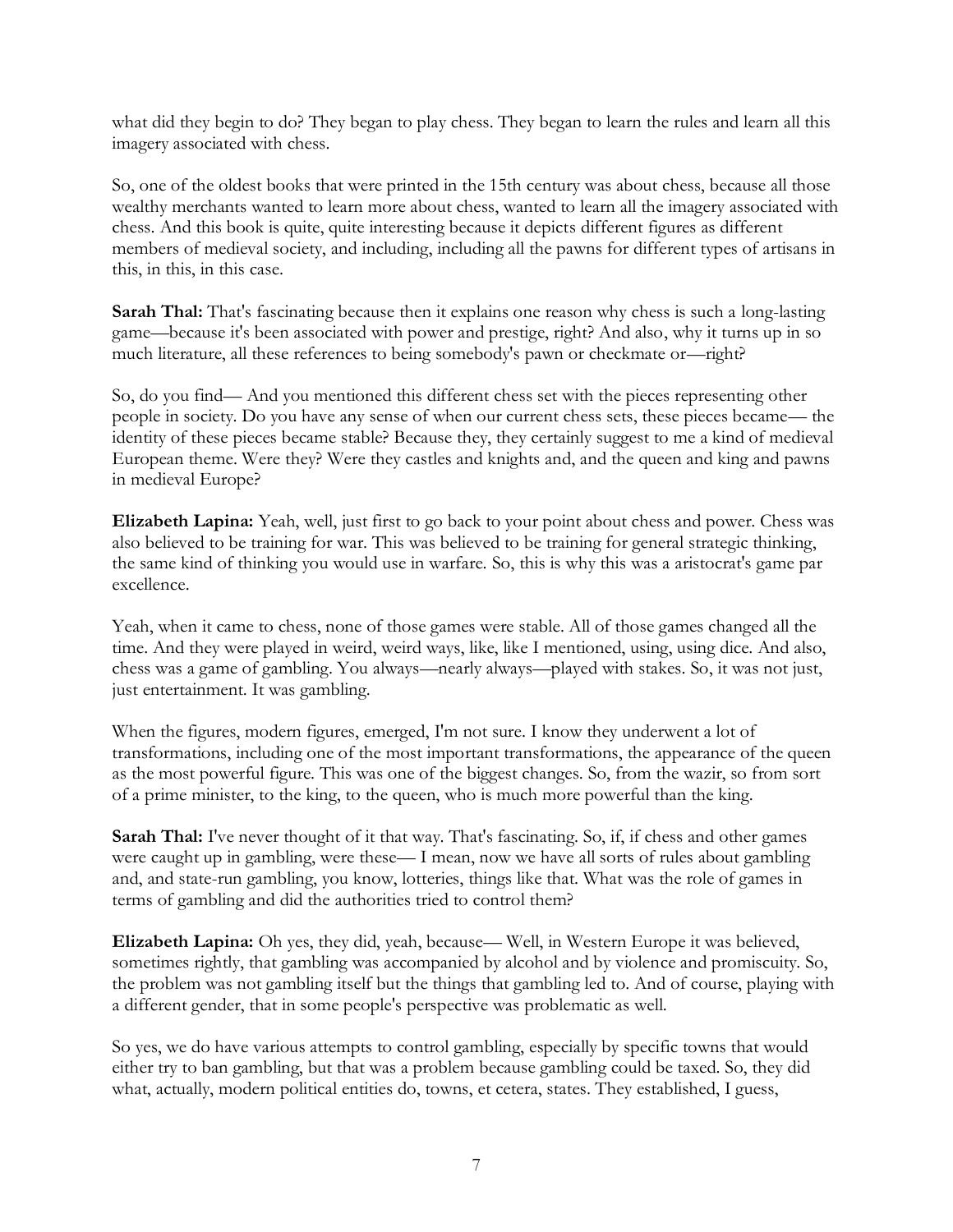[indistinct] casinos. So, places where you could gamble. Sometimes those places could not sell alcohol at the same time, sometimes they could. Church authorities also tried to limit gambling.

One of the ways was to limit stakes; to say, 'If you are a non-noble, you can only gamble so much in one day.' Well, of course, those limits were not necessarily followed, and we know this, we know it because, because new bans appeared, new ways to control gambling, and none of them really worked.

And sometimes, punishments were very severe for gambling when there was a ban. For example, during one of the Crusades, if you gambled more than a specific sum and you were a non-noble, you would be keelhauled, so dragged beneath the ship's body. So, quite a, quite a gruesome punishment for gambling too much, for losing too much money.

**Sarah Thal:** Fascinating. It's really interesting to me all of this study of games *now*. Before this volume that you and your colleague put out, you and your colleagues put out, did people study games much in Middle Ages and Renaissance?

**Elizabeth Lapina:** Well, I think there's a, there's a preconception that games are unchanging, that we always play games the same, the same way. And the association of games with childhood: it's something that children do, so it's not interesting. So, this has persisted for quite a long time.

And even when other historians began to study games, medievalists, actually were late, latecomers to this to this field. And even archaeologists— Now, archaeologists go back to what they found, and look for whether they actually found some games before because they were not looking for games, they were not interested in games until relatively recently.

So yes, there was a stigma attached to studying games. Why do you study games? It's just not, not interesting, unchanging, not important. So, this is a relatively new, new subfield in medieval studies, I mean, 20 years old.

Sarah Thal: I guess it's related to, you know, us taking games more and more seriously in our society now with, you know, universities starting games studies programs and, and people, students, learning computer science in order to design games and the recognition that games really, as you say, are not just— Just as in the medieval period, games now are not just for children as well, right?

There's all sorts of— There's a whole boom going in board games and as well as of course video games that are getting so fascinating and sophisticated. What do you think about the current games about the Middle Ages, whether they're board games or video games? Do you run into any ever?

**Elizabeth Lapina:** Well, with video games, I ran into *Civilization* when I was much younger, and this was not a very productive encounter.

### **Sarah Thal:** [Laughter]

**Elizabeth Lapina:** And so, I realized quickly that it was taking over my life, and that I was not getting enough sleep. And I just did not— stopped playing *Civilization*, and never really looked into other games since, because I just know that it's not, not, not good for me. And my children are too small to introduce me to this world of video games.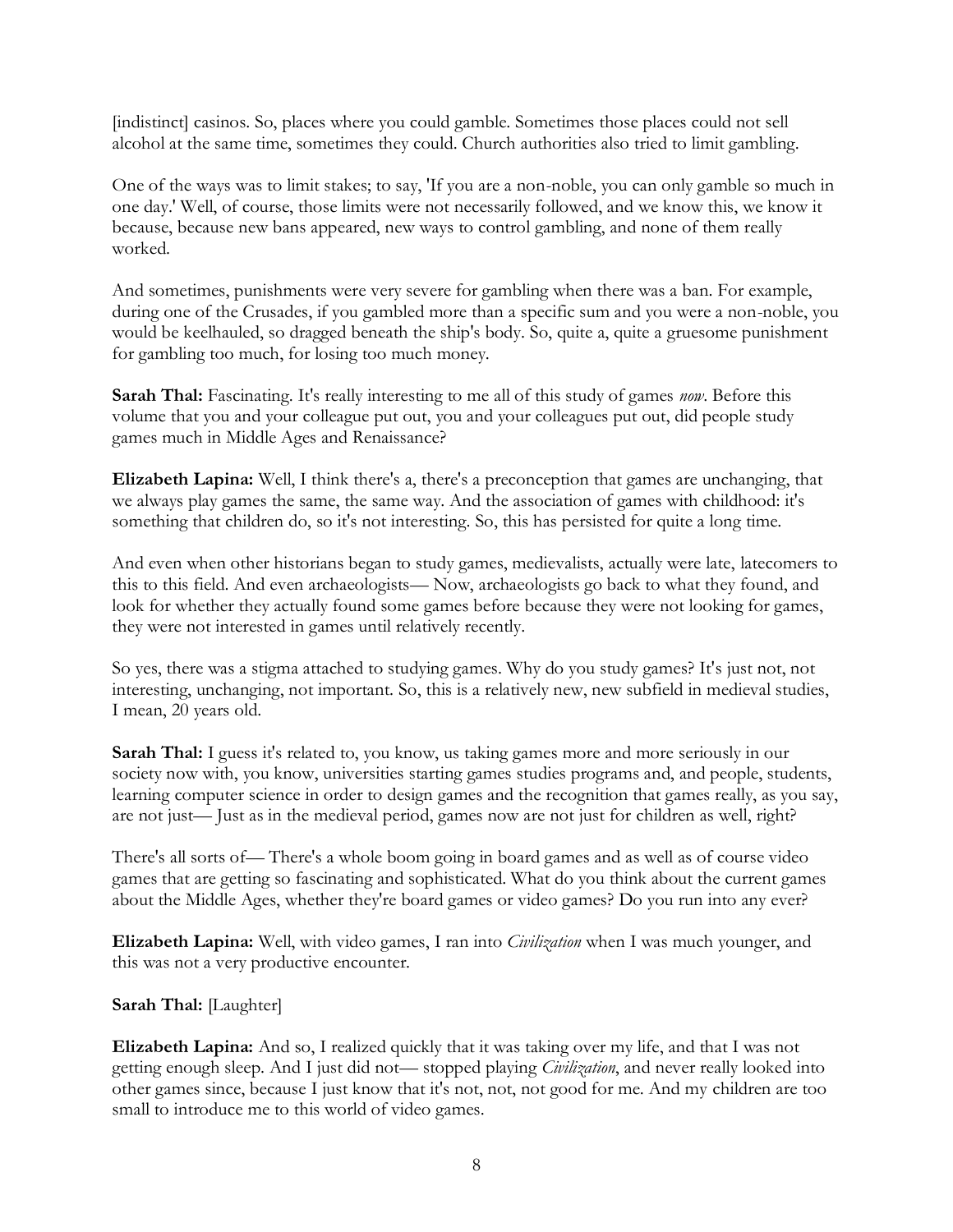But at the same time, I don't think there's only one way to engage with history which is our way, academic way. There are plenty of different legitimate ways to engage, engage with the past. And also, well, as long as they're having fun with history, that's, that's great, because history is a lot of fun. And if this is the idea that video games convey, awesome.

And I know I've had several students who played *Assassin's Creed*, and who then went on to write essays, research papers on the Assassins because it was the game that inspired them. And those were excellent papers using primary sources, engaging with historiography, et cetera. So, sometimes video games of historical subjects lead to interest in history and desire to learn more and brings students to my classroom, which is which I think is awesome.

Even if it doesn't, even if video games just remain sort of a hobby that doesn't lead to a history major, I still, I think it's great to put oneself in the shoes of somebody, somebody from the past, to identify with somebody from a different culture. Also, some of the best video games—once again, I don't know them firsthand, I know secondhand—such as *Crusader Kings*, for example, it just shows you that history is not about facts and names and dates and memorizing those. But it's about real people and decisions they make, and those decisions have consequences, and this is how history, history is made. And I think it's a very important idea to understand and this is found in video games.

Yeah, with board games, I have not— Well, *Carcassonne*, but I don't think *Carcassonne*— It's a fun game, but I don't think it's really, really medieval. That doesn't introduce you to too many medieval topics other than just, well, there were castles and monasteries, et cetera.

**Sarah Thal:** But it does seem to appeal to this, I don't know, this fantasy that people have of going back to a pre-industrialized world. You know, so many—whether they're games or, you know, fantasy books or movies or whatever, seemed to envision, sort of, a medieval European, usually European world of, of castles and guilds and, and nobility. Why do you think that is? Why do you think we're so fascinated by medieval Europe now in a fun way?

**Elizabeth Lapina:** Well, before we discuss the fun way, I just would like to mention that there is a less, unfortunately less fun way, or quite disturbing way to engage with the Middle Ages, which is to use medieval imagery and some parts—usually misunderstood—of medieval history to prop up different ideology, usually white supremacist ideologies. And this, this subculture that is interested in using the Middle Ages but in a very specific way to push their ideology, to find a basis or foundation or legitimacy, so they think, of their ideology. It's still, it's very much present, for example, in the gaming world. And I'm not saying it's the fault of games, of game designers. I'm not saying that people who are playing games are white supremacists. But the subculture, is, is there. And if you play games, you should be aware that you can possibly encounter it. But you can, you can stay away from it.

So why, why the Middle Ages? Well, all sorts of different reasons. I think it's just the strangeness that attracts us, the difference from, from today's world. So, it's— I guess it's a way to escape today's world. And then you can study it seriously and realize that you don't escape it. Many of the same problems that we encounter they also had, many of the same issues they also had, or they date back to the Middle Ages.